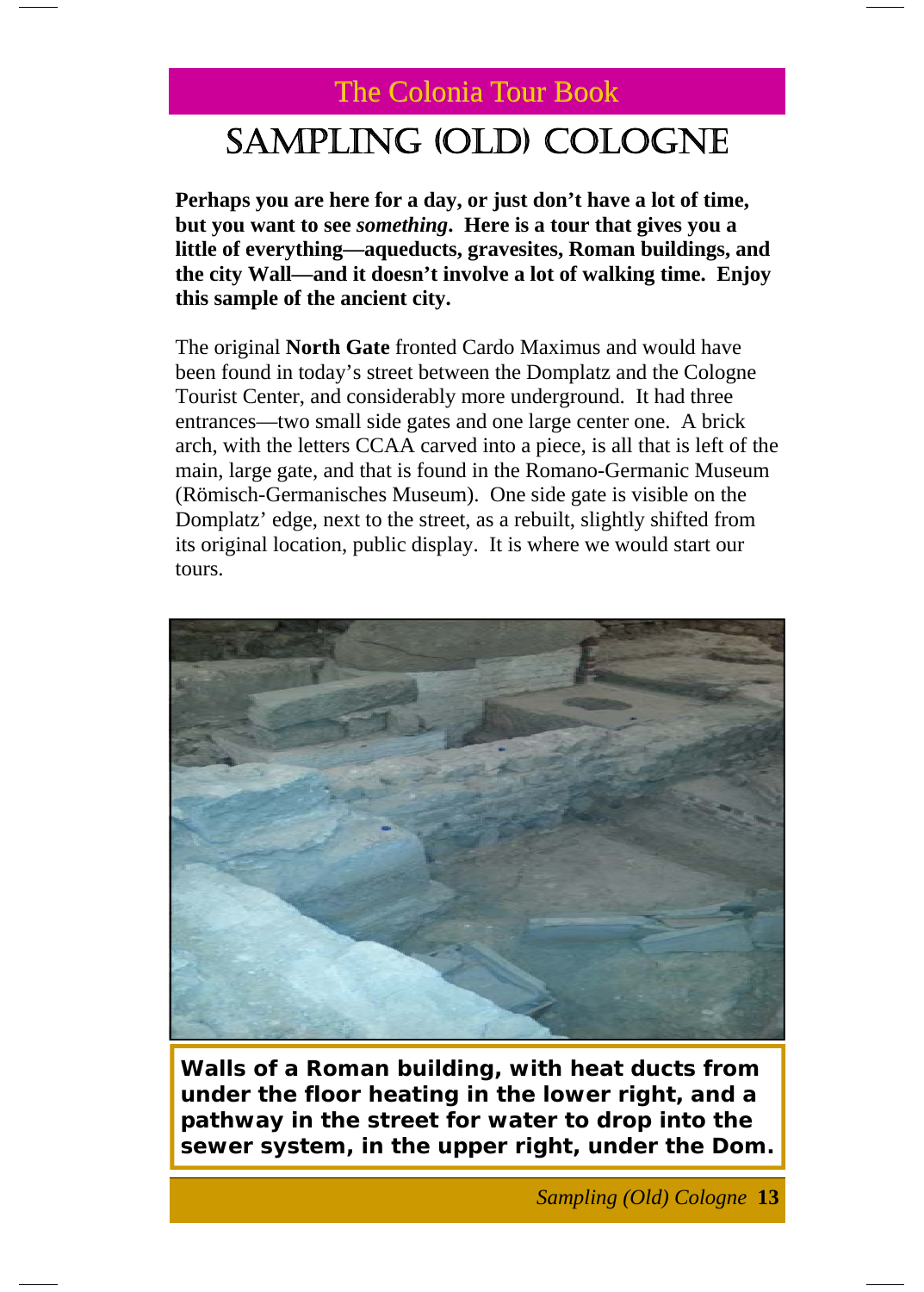Our first stop from here, though, is the **Kölner Dom**, the great Cologne Cathedral, Dom for short. At certain times, a tour of the excavations under the Dom is given (see Appendices at the end of the book—the regular Dom tours do NOT go underneath!). Here you can see foundations of Roman buildings, and some of the functional parts of the old city, such as water channels, sewer pipes, collectors for the sewers, and two kinds of under-the-floor heating systems, something still common in modern Cologne and area buildings of age. There is a place where you can literally walk on a 'modern' floor made of



Outside, on the corner to the right of the main entrance and down stairs, is an glass-enclosed excavation of a **typical Roman building cellar**, with its walls and other features clearly evident, in place. Indeed the entire Domplatz plaza on the west side. and south side of he Dom, named

Roman bricks. The excavation is a bewildering jumble of several Roman and Middle Ages eras, of varying street levels, walls, columns, but even so, this is a great introduction to what that part of Colonia, butted up against the northern wall and towers, was like.



Roncalliplatz, used to cover up numerous Roman structures. Their walls are now merely indicated by dark lines in the plaza brickwork.

*From the side gate, go across Trankgasse, due North, onto the old Limes Road, now Marzellenstrasse (head past the McDonalds). You will come to a traffic circle, turn left onto*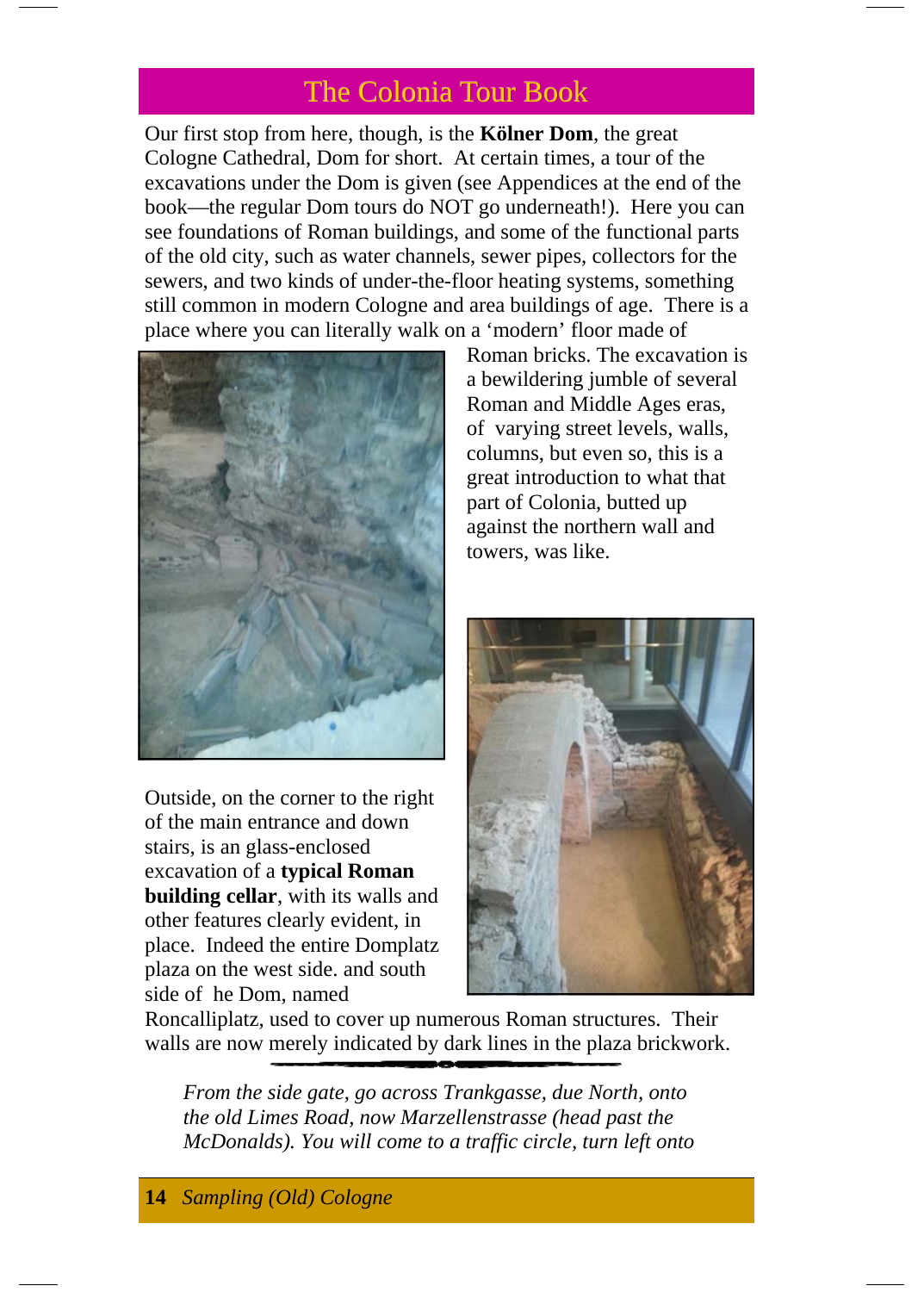

**A floor made from real Roman bricks underneath the Dom, Cologne's Cathedral.** 

*An den Dominikanern. After several name changes every block or two, it becomes Gereonstrasse. In about ten minutes walk, the church St. Gereon will be in front and to your left.* 

The location of the **St. Gereon Church** might well have been the first burial ground for the Colonia citizens. It is not on the long distance roads that go west or south; perhaps they didn't exist yet. It is quite close to the city Wall, as cemeteries go.

The church itself was built on top of a Roman building that had an oval floor plan with niches. A tiny fragment of the original floor's mosaic pattern is visible in the first niche on the right in the main room (below left). To the left of the door as you enter the main room



is the stump of a column, (below right) apparently the only original one of several columns still in place from the Roman



predecessor. No one is exactly sure what the structure was—a villa? A temple? There is a grave chamber inside (and some sarcophagi around the outside of the building), but whether these are Roman is not obvious.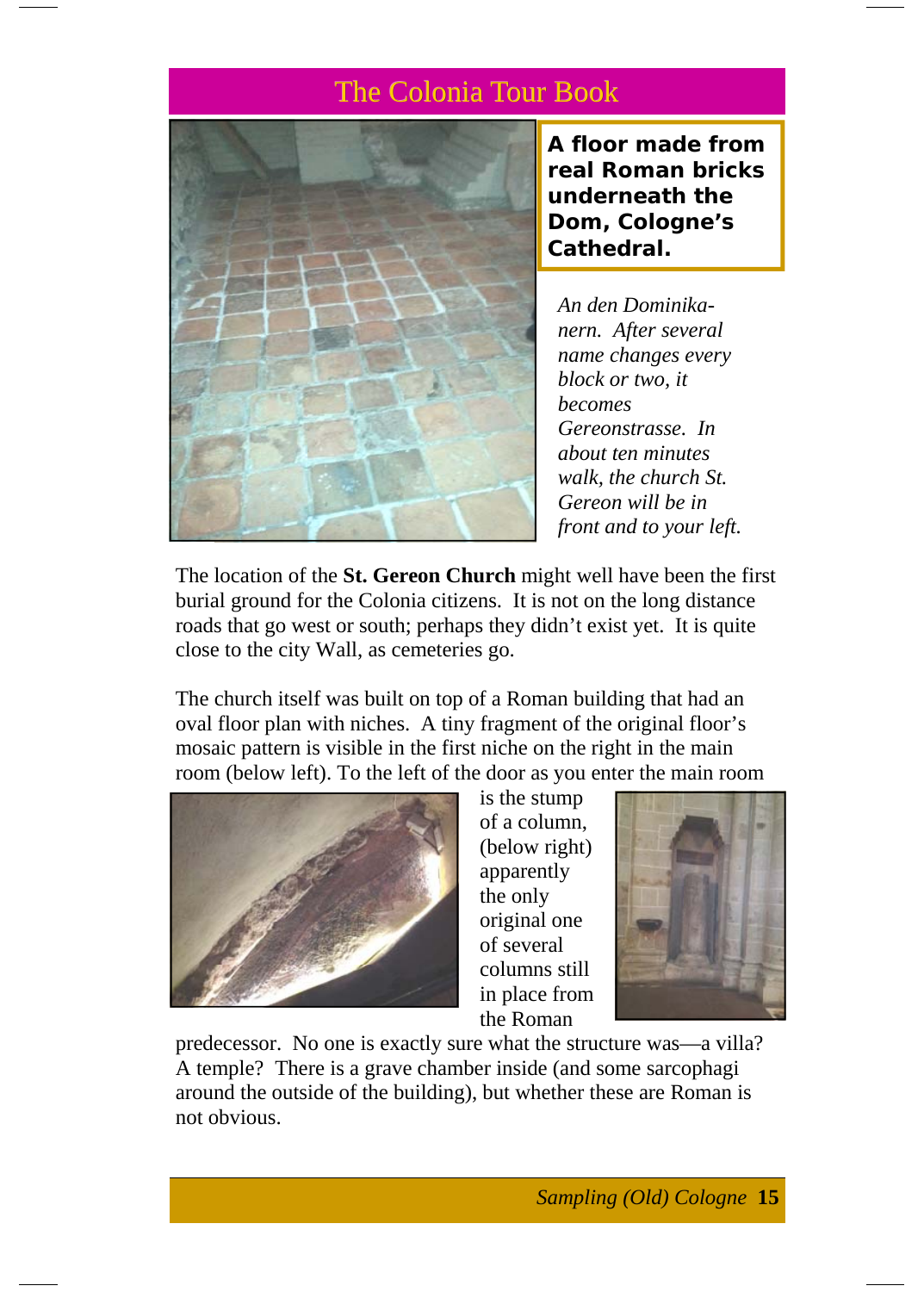Far more interesting is something else outside, the remains of a **Roman atrium**. Numerous bases for columns make a rectangular pattern on the ground behind the church. It takes little imagination to "see" this open-air, roofed atrium. Around its borders are some



remaining wall bases, and nearly two millennium old gutters in the ground to carry off rainwater. In fact, they are still connected, and thus in use today, to the current drainage system!

*Return from St. Gereon on Gereonstrasse; it will change name to Unter Sachsenhausen. Four streets from the church, counting on the right side of the road, will be Tunisstrasse. Cross Tunisstrasse to get to its far side, and then turn right onto the street. Soon you will cross two close, parallel streets, Komödienstrasse and Burgmauer.* 



As you do, you can view part of one of the **Roman Wall towers**, and some parts of the old **Wall** itself.

*Continue through the intersections, going a long block to An der Rechtschule; turn left, then right in one short block, onto Drususgasse. There is a small park there, and the big Museum für Angewandte Kunst (Museum of Applied Art) behind it.*